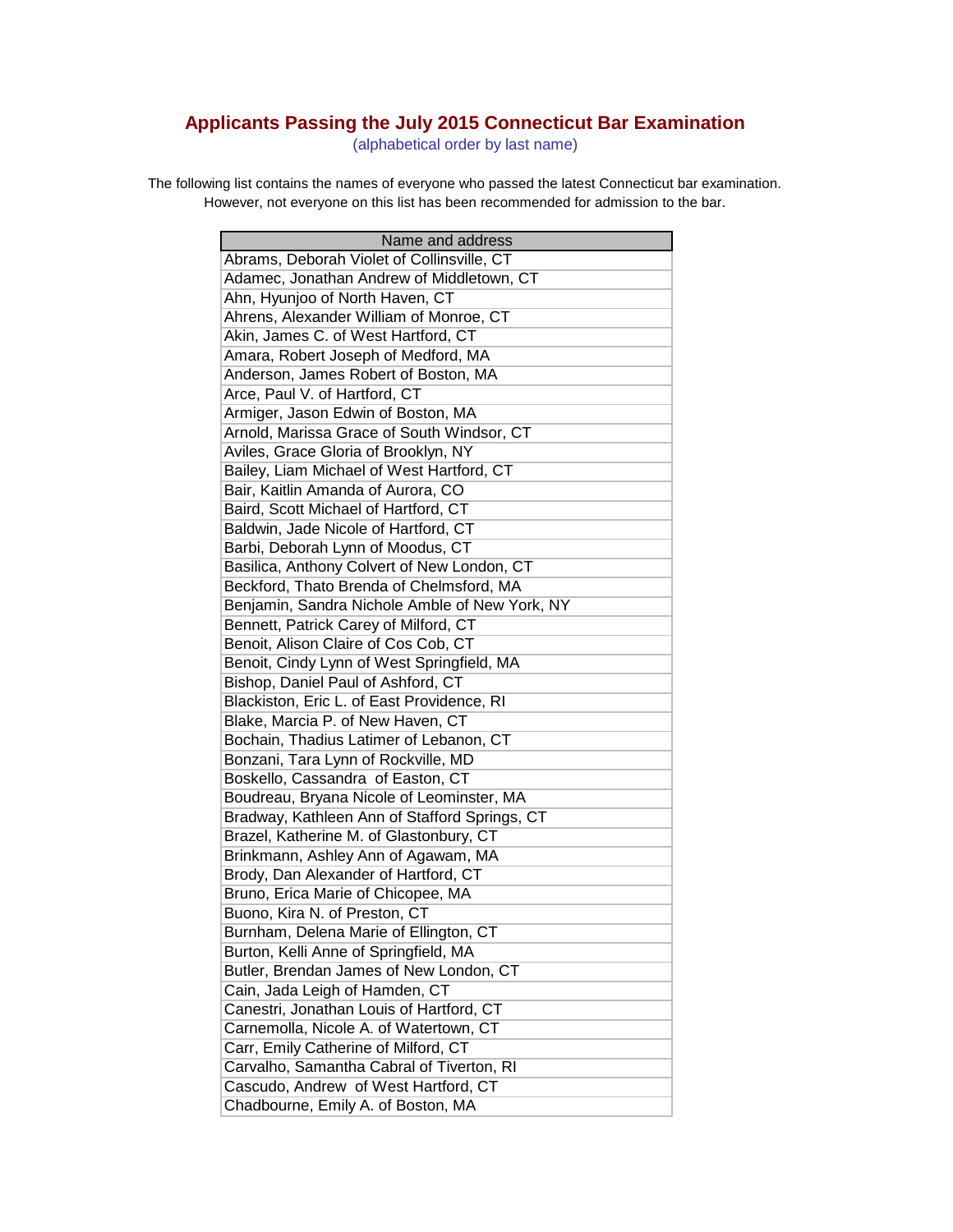| Chein, Avi of Brooklyn, NY                                                            |
|---------------------------------------------------------------------------------------|
| Chevian, Debrakaye A. of Manchester, CT                                               |
| Cizmo, Dzeneta of Bridgeport, CT                                                      |
| Clarke, Conor James of Yonkers, NY                                                    |
| Clarke, Samantha McCoy of New Bedford, MA                                             |
| Clegg, Rebecca Lynn of Newington, CT                                                  |
| Copertino, Nicole Teresa of Springfield, MA                                           |
| Corliss, David Michael of Branford, CT                                                |
| Coston, Jennifer Suzanne of Unionville, CT                                            |
| Coughlin, Patrick D. of Stony Point, NY                                               |
| Craveiro, Kelsey Ann of Meriden, CT                                                   |
| Crean, Alexandra P. of West Hartford, CT                                              |
| Crozier, Jennifer Melien Brooks of Madison, CT                                        |
| Cyriac, Mary C. of Middletown, CT                                                     |
| Daley, Meghan Kate of Rocky Hill, CT                                                  |
| DaSilva, Diahann Elizabeth of Westerly, RI                                            |
| D'Auria, Alana Terese of East Haven, CT                                               |
| Davenport, AnnMarie Lynn of Ludlow, MA                                                |
| De Ravineer, Fiona Willianda of Brooklyn, NY                                          |
| De Vito, Marcus Daniel of Branford, CT                                                |
| Deans, Emily Carpenter of Somers, CT                                                  |
| Dearstyne, Ashley Marie of Avon, CT                                                   |
| Decker, Vergil Thomas of Ellington, CT                                                |
| Deskus, Kyle William of Stafford Springs, CT                                          |
| DeWalt, Julienne Nichole of Montclair, NJ                                             |
| Djung, Jane F. of East Lyme, CT                                                       |
| Dobra, Kendal R. of West Simsbury, CT                                                 |
| Dowling-Healey, James Thomas of West Hartford, CT                                     |
| Dryden, Zachary Haig of Manchester, CT                                                |
| Durelli, Justin Louis of Bloomfield, CT                                               |
| Durkin, Thomas John of Tariffville, CT                                                |
| Eastright, Zachary Squire of Norwalk, CT                                              |
| Ell, Amanda Elizabeth of Trumbull, CT                                                 |
| Ennis, Cameron John of Charlestown, RI                                                |
| Equi, Taylor J. of New Haven, CT                                                      |
| Esposito, Cristina Marie of Middlefield, CT                                           |
| Etemi, Lulzim of Watertown, CT                                                        |
| Even, Allen McMahon of Wethersfield, CT                                               |
| Famiglietti, Anthony Charles of West Hartford, CT                                     |
| Farrell, Christopher James of Middletown, CT                                          |
|                                                                                       |
|                                                                                       |
| Ferdon, Valerie Margaret of Hartford, CT<br>Finucane, Stephen Richard of Hartford, CT |
| Firestone, Owen Russell of Hartford, CT                                               |
| Fisher, Laura Allison of Holyoke, MA                                                  |
| Fitzgerald, Megan Elizabeth of Somerville, MA                                         |
| Fitzpatrick, Timothy E. of Naugatuck, CT                                              |
| Florek, Alexander Jerome of Stratford, CT                                             |
| Foley, John P. of Astoria, NY                                                         |
| Ford, Kelli N. of New Haven, CT                                                       |
| Fournier, Jennifer M. of West Warwick, RI                                             |
| Fredericks, Michelle Elisa of Windsor Locks, CT                                       |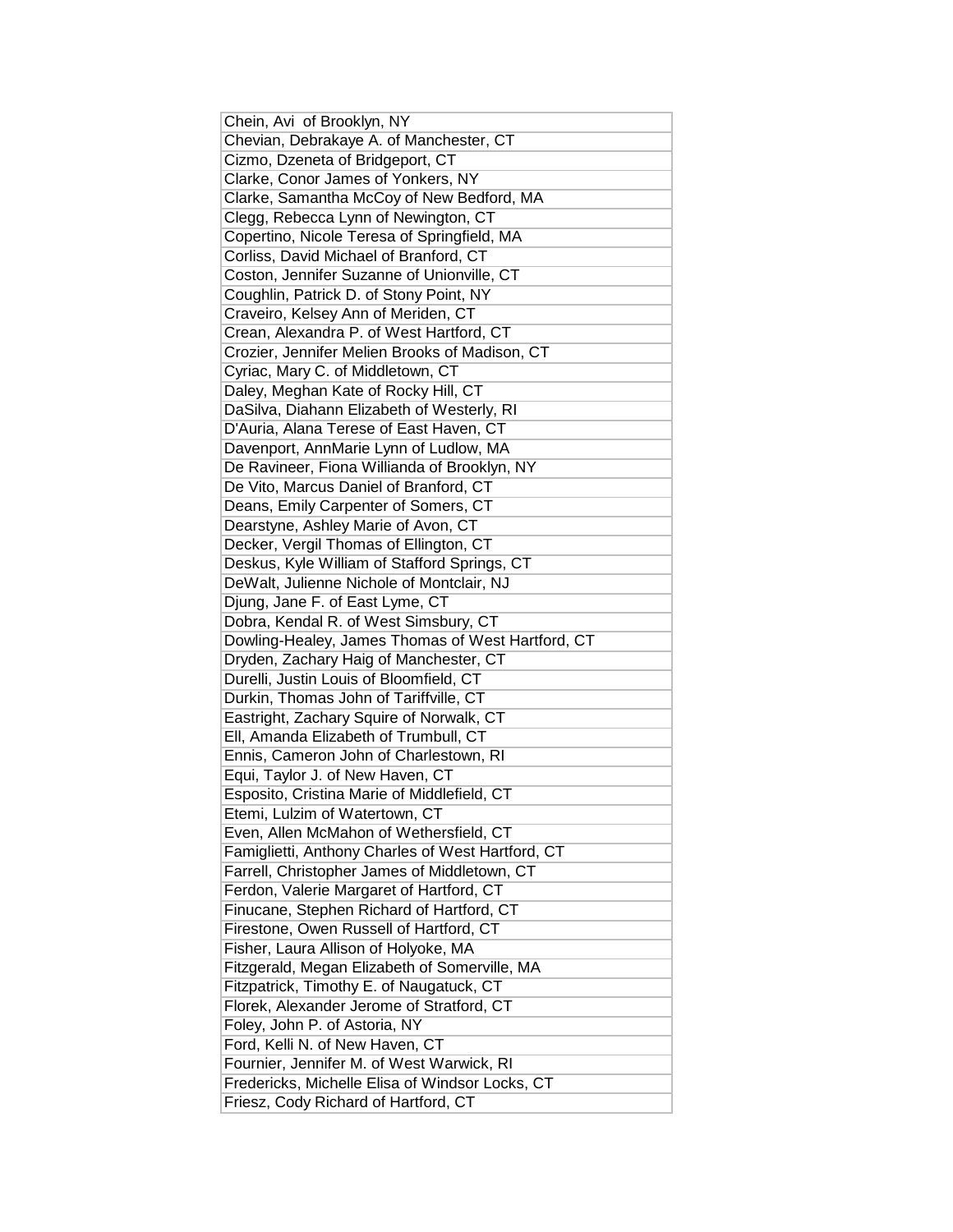| Fuchsman, William Spencer of Torrington, CT     |
|-------------------------------------------------|
| Fusco, Donna Marie of North Haven, CT           |
| Fydenkevez, Kaitlyn Louise of West Hartford, CT |
| Gardner, Samantha Ann of Farmington, CT         |
| Garnett, Clifford Charles of Watertown, CT      |
| Garosshen, Scott T. of Glastonbury, CT          |
| Garrett Jr., Maury Mitchell of Longmeadow, MA   |
| Gary, Joy A. of New Haven, CT                   |
| Garza Jr., Rosendo of Hartford, CT              |
| Gehen, Nicole B. of West Hartford, CT           |
| Gent, Katherine Cotter of Hartford, CT          |
| Germano, Elizabeth Genevieve of Middletown, CT  |
| Gibson, Colin Roland of North Haven, CT         |
| Gildin, Baruch of Waterbury, CT                 |
| Glass, Andrew James of Newington, CT            |
| Gleason, Sarah Elizabeth of Hartford, CT        |
| Glennon, Matthew D. of Milford, CT              |
| Gomes, Stephanie Melissa of Chicopee, MA        |
| Gooley, Brendan Nathanial of West Hartford, CT  |
| Gorsuch, Allison Mileo of New Haven, CT         |
| Grabowski, Paul Ryan of Vernon, CT              |
| Guerrera, Brianna Louise of Watertown, CT       |
| Guiral Cuervo, Carolina of Stamford, CT         |
| Guziak, Alex Michael of Rocky Hill, CT          |
| Hackley, Elizabeth Anne of Branford, CT         |
| Hale, Cara Kaitlin of Cheshire, CT              |
| Hampton, Alex Arthur of Garden City, NY         |
| Hanna, Jennifer Elizabeth of New Haven, CT      |
| Hantzis, Eleni Jean of Hardwick, MA             |
| Hebenstreit, Olivia Marie of Stamford, CT       |
| Heiken, Heather Anne of South Windsor, CT       |
| Hill, Spencer Albert of South Windsor, CT       |
| Hillier, Drew Alan of Hartford, CT              |
| Holman, Elizabeth A. of New Haven, CT           |
| Holzman, Timothy James of Hamden, CT            |
| Houde, Jr., Ronald James of Branford, CT        |
| Hughes, Brian Brooks of New Haven, CT           |
| Iannotti, Alison M. of North Haven, CT          |
| Jabarkhail, Samem of Madison, CT                |
| Jaekle, Jennifer Lynn of Stratford, CT          |
| Jimenez, Patricia of Hamden, CT                 |
| John, Kavya Sarah of Stamford, CT               |
| Johnson, Nicholas Clifford of Washington, DC    |
| Jones, Emily Therese Louise of Hartford, CT     |
| Jupin, Nicole Lynne of Watertown, CT            |
| Kane, Kerianne Elizabeth of Cumberland, RI      |
| Kass, Tucker of Chapel Hill, NC                 |
| Katz, Adam of North Haven, CT                   |
| Katz, Samantha Nicole of New York, NY           |
| Keller, Laura Ann Plummer of New Haven, CT      |
| Kiaresh, AnnaMaria Shervein of Springfield, MA  |
| Kipphut, Jessica Nicole of Berlin, CT           |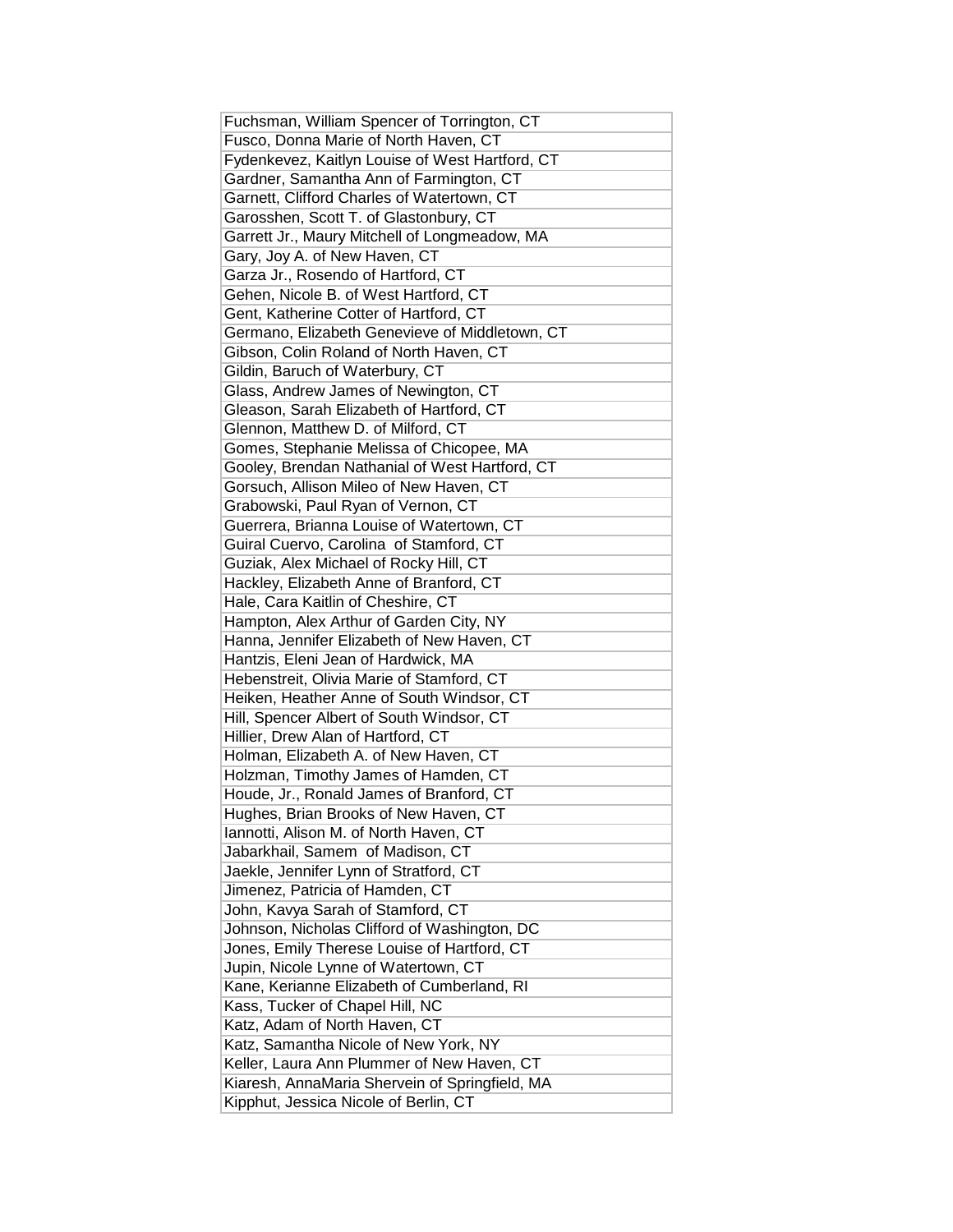| Klawiter, Maren Elise of Quaker Hill, CT         |
|--------------------------------------------------|
| Klebes, Katharine Elizabeth of New Britain, CT   |
| Knopf, Matthew G. of Stamford, CT                |
| Kohl, Zachary Amos of Groton, CT                 |
| Kolstad, Eva Marie of Stamford, CT               |
| Kraegel III, Martin William of West Hartford, CT |
| Krall, Denise Andrea of Stamford, CT             |
| Kurz, Meredith-Anne M. of Mineola, NY            |
| Kurzawa, Mikaela Ann of Waterford, CT            |
| Kuzma, Margaret Rose of New Canaan, CT           |
| Lachance, David Martin of Farmington, CT         |
| LaFollette, David S. of Stratford, CT            |
| Lage, Daniel Fernandes of Bridgeport, CT         |
| Landauer, Ryan Chase of Westport, CT             |
| Lantry, Jacob Jerome of Boston, MA               |
| LaRue Zitzkat, Jon-Marc of New Hartford, CT      |
| Lauretti, Melissa Alexandra of West Hartford, CT |
| Lavery, David Faber of West Hartford, CT         |
| Lavina, Rachael E. of West Hartford, CT          |
| Lee, Gyu-Jin of Barkhamsted, CT                  |
| Leffard, Megan K. of Newington, CT               |
| Legenos, Austin Mark of Guilford, CT             |
| Levesque, Jennifer Lynn of Stafford Springs, CT  |
| Levin, Yitzhak Shmuel of Hollywood, FL           |
| Levine, Marcy Shaina of New London, CT           |
| Light, Kyle A. of White Plains, NY               |
| Lipana, Melanie Hui of New Haven, CT             |
| Livesey, Nicole Marie of Stratford, CT           |
| Lowe, Edward Alexander of East Lyme, CT          |
| Lubonja, Migen of Meriden, CT                    |
| MacLaughlan, Leah Elizabeth of Orlando, FL       |
| Maddox, Jason S. of Quaker Hill, CT              |
| Marshall, Ashley Lynn Taylor of Middletown, CT   |
| Martin, Amber Lynn of Plainfield, CT             |
| Martins, Odette Tavares of New Britain, CT       |
| Mathieu, Benjamin D. of Kerai, AK                |
| Maxey, Michael Joseph of Quincy, MA              |
| McColl, Jr., James Henry of Enfield, CT          |
| McCoy, Andrew James of Waterford, CT             |
| McDermott, Janie Loraiene of Litchfield, CT      |
| McDonnell, Emily J. of Tolland, CT               |
| McGough, Jessica Gilmore of Glastonbury, CT      |
| McKendry, Amy J. of Jamaica Plain, MA            |
| McLean, Ryan Lawrence of South Windsor, CT       |
| McLeod, Thomas O. of Monson, MA                  |
| McRoberts, Heather Marie of Glastonbury, CT      |
| McTiernan, Jennifer Ann of New Haven, CT         |
| Messina, Christopher of Unionville, CT           |
| Messina, Jason William of East Windsor, CT       |
| Miller, Brandon C. of Paramus, NJ                |
| Miller, Geoffrey John of North Haven, CT         |
| Minikowski, Andrew William of Colchester, CT     |
|                                                  |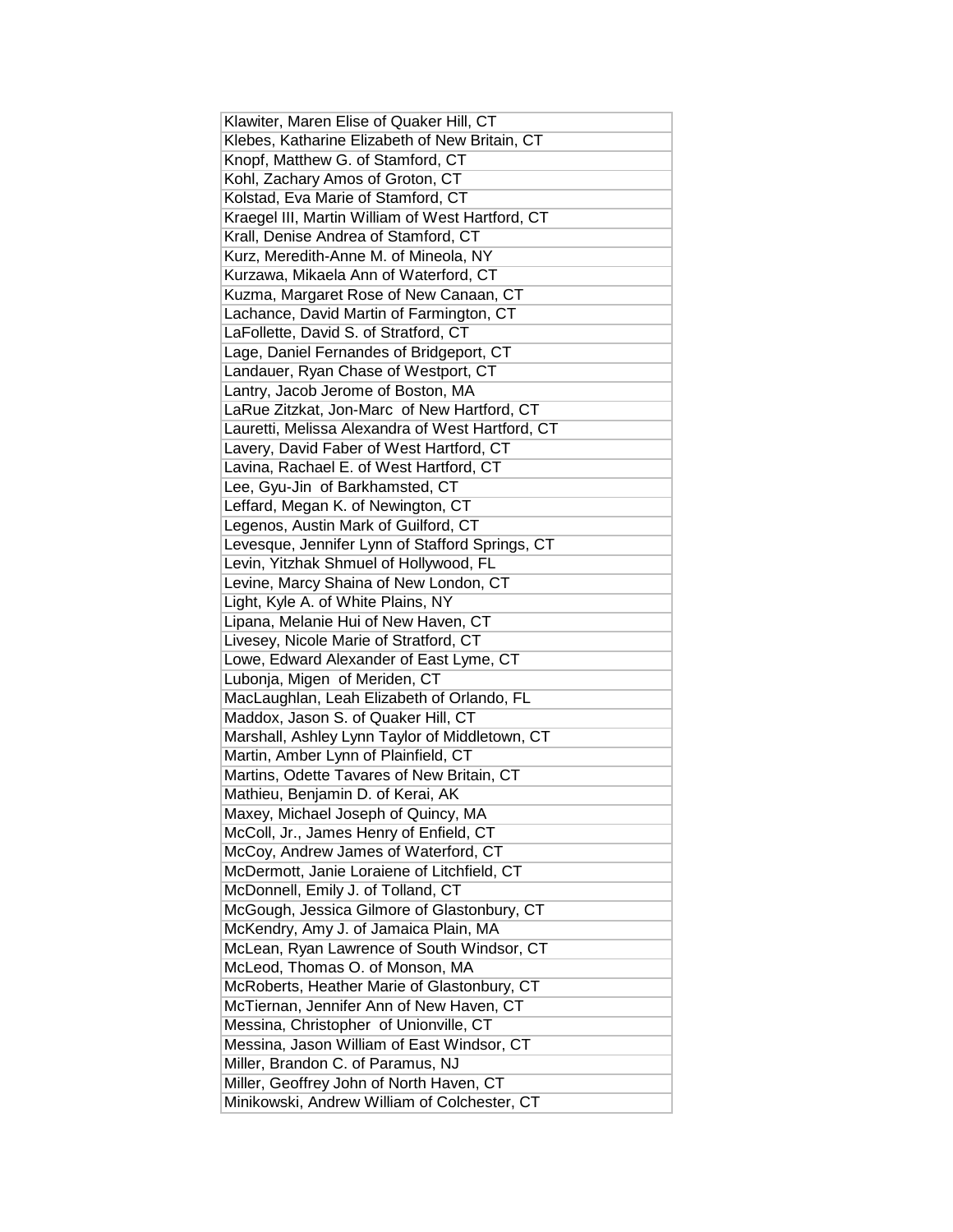| Molitor, John Vincent of East Hartford, CT     |
|------------------------------------------------|
| Monroe, Colleen A. of Springfield, MA          |
| Moran, Elizabeth K. of Stamford, CT            |
| Moran, Thomas L. of Tiverton, RI               |
| Morgan, Brittani Kaitlyn of Springfield, MA    |
| Murtha, Daniel Thomas of Southbury, CT         |
| Myers, Julia Marie of Fairfield, CT            |
| Noel, Ashley Anne of Sutton, MA                |
| Nunziato, Travis William of Rokcy Hill, CT     |
| O'Brien, Sarah E. of Waterbury, CT             |
| O'Donnell, Elizabeth Anne of Hartford, CT      |
| O'Neal, Nathaniel L. of Rego Park, NY          |
| Orkisz, Alicia Nadia of Washington, DC         |
| Orzech, Philip John of West Hartford, CT       |
| Owsiany, Grzegorz of Stamford, CT              |
| Park, Woo Sin Sean of West Hartford, CT        |
| Parke, Katherine Ellis of Middlefield, CT      |
| Parlakkilic, Oznur of Fairfield, CT            |
| Parr, Alexa Lyn of Middlebury, CT              |
| Pedraza, Isaias Luis of Stratford, CT          |
| Pellin, Michael Aldo of Middletown, CT         |
| Perna, Alessandra of Wethersfield, CT          |
| Perugini, Danielle Nicole of Waterbury, CT     |
| Petschauer, Thomas Conrad of New Fairfield, CT |
| Pfabe, Hubert W. of East Longmeadow, MA        |
| Phillipps, Zachary John of Stamford, CT        |
| Potrepka, Gregory Mark of Southington, CT      |
| Potter, Sarah Melody of Colchester, CT         |
| Povilonis, Cheryl A. of Manchester, CT         |
| Powers, Sean T. of West Springfield, MA        |
| Presto, Nicholas Matthew of Killingworth, CT   |
| Putetti, Jennifer Lauren of Waterbury, CT      |
| Raleigh, Kyle S. of Deep River, CT             |
| Ramsaran, Jerome of North Miami, FL            |
| Randall, Michael David of Bristol, CT          |
| Rapice, Richard John of Stratford, CT          |
| Rath, William Ross of Oxford, CT               |
| Raubeson, Melanie Joan of Northford, CT        |
| Rawlings, Jennifer R. of New Haven, CT         |
| Raymond, Justin Anthony of West Hartford, CT   |
|                                                |
| Reddington, Justin Michael of Cromwell, CT     |
| Reddy, Apurva Adla of Monroe, CT               |
| Regan, Kristin of Hamden, CT                   |
| Rehmer, Brittany M. of New Britain, CT         |
| Reinus, Frances R. of Mount Kisco, NY          |
| Reischer, Hannah Elkow of Ridgefield, CT       |
| Resendes, Nicholas Michael of Warwick, RI      |
| Riether, Leann of North Haven, CT              |
| Rinaldi, Louis L. of Wolcott, CT               |
| Rincon, Francesca Marie of Naugatuck, CT       |
| Rizzuto, Gina Marie of Stratford, CT           |
| Rocha, Erica Sharla of New Haven, CT           |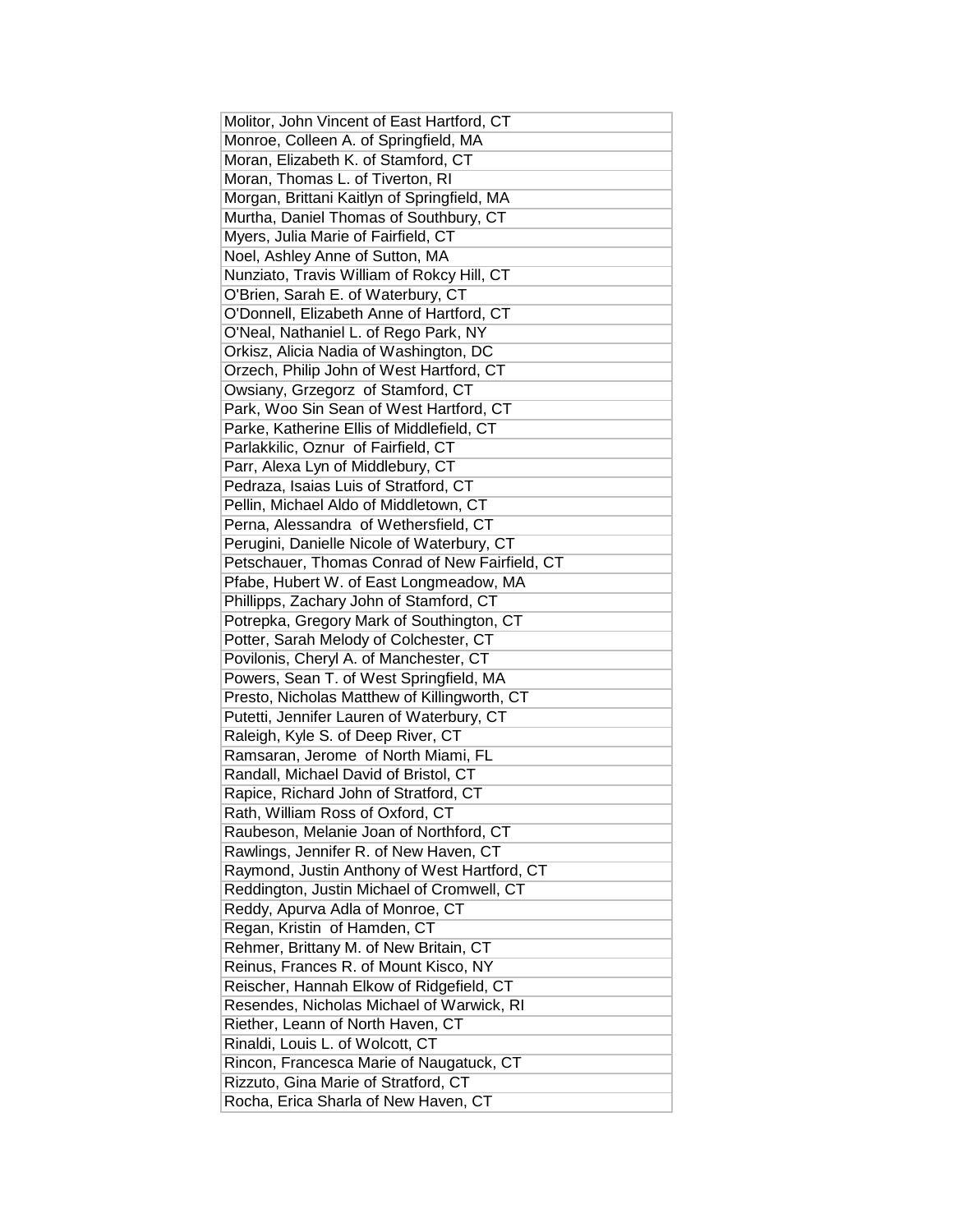| Romagnano, Joseph F. of West Hartford, CT      |
|------------------------------------------------|
| Ronner, Barry Maxwell of Stamford, CT          |
| Roozbehani, Ashkon of Broad Brook, CT          |
| Rouleau, Emily J. of Bristol, CT               |
| Rowland, Courtney Elizabeth of East Haddam, CT |
| Ruszkowski, Evelina Monika of Coventry, RI     |
| Rutberg, Spencer W. of Cheshire, CT            |
| Ruzzo, Chelsea of Milford, CT                  |
| Sabellico, Peter T. of Woodbridge, CT          |
| Santoro, Robert Joseph of Guilford, CT         |
| Santos, Michelle Ann of Rocky Hill, CT         |
| Schindler, Steven Matthew of Chicopee, MA      |
| Schipke, Jackson Raymond of Glastonbury, CT    |
| Schoeneberger, Michael V. of Albany, NY        |
| Scully, Kevin David of Woodbury, CT            |
| Seaman, Brian Joseph of New Haven, CT          |
| Senetcen, Nicole E. of Ansonia, CT             |
| Serrantino, Joseph Rudolph of Cromwell, CT     |
| Sheehan, Rachel Elizabeth of Stamford, CT      |
| Smith, Charles G. of Chappaqua, NY             |
| Smith, Scott P. of Bridgewater, CT             |
| Smith, III, Winthrop Sexton of Milford, CT     |
| Snell, Matthew J. of Middletown, CT            |
| Snowden, Julia Fish of Stamford, CT            |
| Sorrentino, Bradley Lawrence of Guilford, CT   |
| Squires, Mark Edward of Stafford Springs, CT   |
| Stango, Nicholas R. of Wallingford, CT         |
| Stokes, Sean Joseph of Pittsfield, MA          |
| Stonoha, Michael D. of Shelton, CT             |
| Sullivan, Blake Thomas of New Haven, CT        |
| Sullivan, Brian Patrick of Simsbury, CT        |
| Sullivan, Hilary of West Springfield, MA       |
| Sutliffe Hain, Ellen Rosemary of Cos Cob, CT   |
| Sykes, Molly Gallagher of Lexington, KY        |
| Szerejko, Joseph Daniel of West Hartford, CT   |
| Targonski, Joanna Margaret of Higganum, CT     |
| Tartaglia, Lisa of Cheshire, CT                |
| Taubes, Alexander Tiva of Madison, CT          |
| Tegtmeier, Evan Scott of Glastonbury, CT       |
| Telesco, Amanda Catherine of Stamford, CT      |
| Tereschenko, Ivan Anatolyevich of Hartford, CT |
| Tharp, Melissa Ann of North Haven, CT          |
| Thurston, Laura Dowling of Meriden, CT         |
| Tringali, Christopher Frank of Middletown, CT  |
| Trotta, Carolyn A. of Middletown, CT           |
| Tusia, Adam James of Franklin, MA              |
| Valinsky, Nicholas Adam of Wallingford, CT     |
| Valtcheva, Iva Milkova of Boston, MA           |
| Vaughan, Brendan Peter of East Walpole, MA     |
| Velez-Molina, Jayna of New London, CT          |
| Vetre, Chelsea Kathryn of Southington, CT      |
| Vinolas, Jessica Lee of Demarest, NJ           |